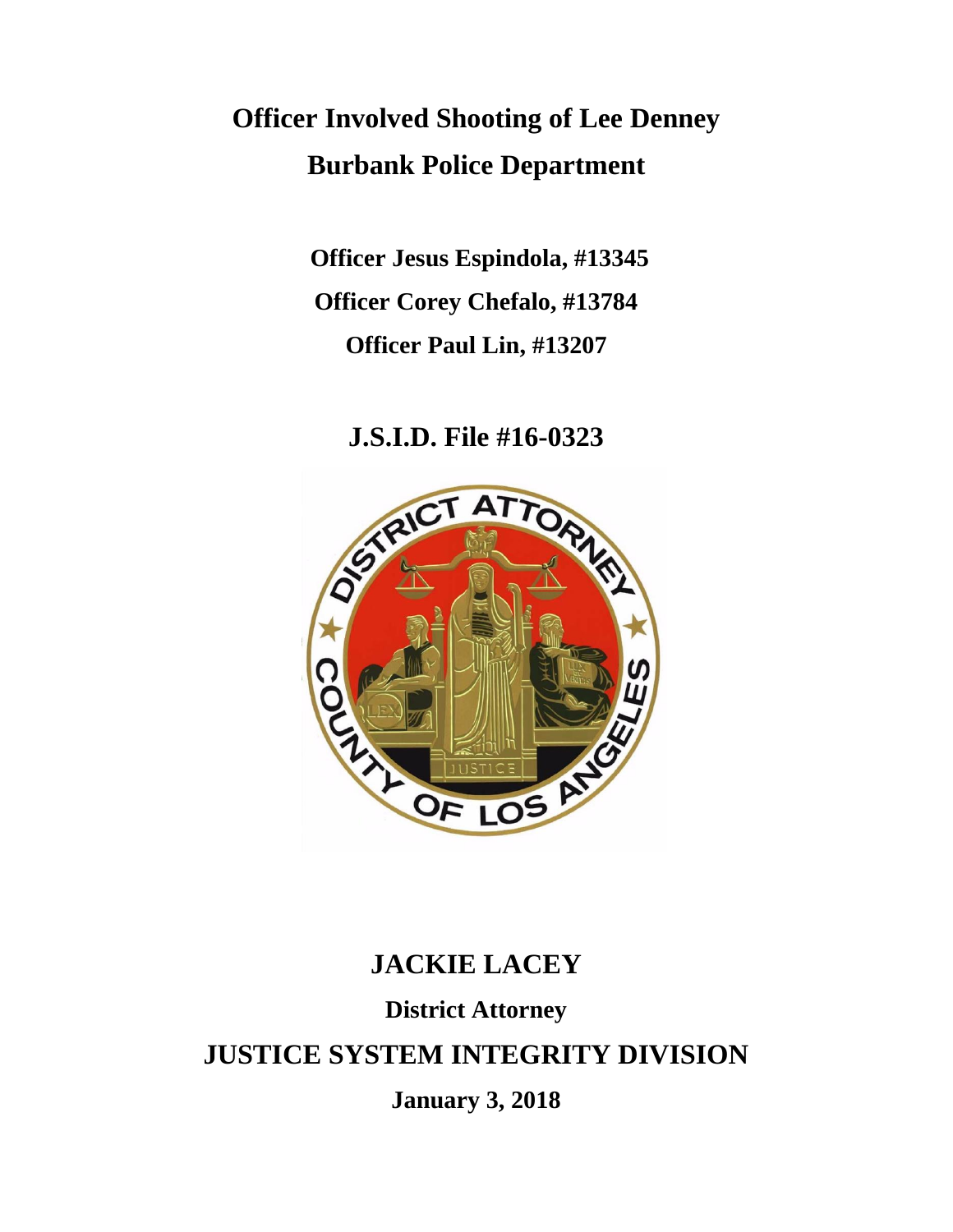#### **MEMORANDUM**

| TO:             | <b>CHIEF SCOTT LACHASSE</b>                           |
|-----------------|-------------------------------------------------------|
|                 | <b>Burbank Police Department</b>                      |
|                 | <b>Investigation Division</b>                         |
|                 | 200 Third Street                                      |
|                 | Burbank, California 91502                             |
| FROM:           | <b>JUSTICE SYSTEM INTEGRITY DIVISION</b>              |
|                 | Los Angeles County District Attorney's Office         |
| <b>SUBJECT:</b> | <b>Officer Involved Shooting of Lee Edward Denney</b> |
|                 | J.S.I.D. File #16-0323                                |
|                 | $B.P.D.$ File #16-6160                                |
| DATE:           | January 3, 2018                                       |

The Justice System Integrity Division of the Los Angeles County District Attorney's Office has completed its review of the June 24, 2016, fatal shooting of Lee Edward Denney involving Burbank Police Department (BPD) Officers Jesus Espindola, Corey Chefalo and Paul Lin. It is our conclusion that Officers Espindola, Chefalo and Lin acted in lawful self-defense and defense of others.

The District Attorney's Command Center was notified of this shooting on June 24, 2016, at approximately 3:05 a.m. The District Attorney Response Team responded and was given a briefing and walk-through of the scene.

The following analysis is based on reports submitted to our office by BPD Sergeant Sean Kelley and Detective Emil Brimway. The reports include photographs, videos, audio-recorded interviews of witnesses, and radio transmissions. The compelled statements of Officers Espindola, Chefalo and Lin were considered in this analysis.

#### **FACTUAL ANALYSIS**

#### **Summary of Incident**

On June 24, 2016, at approximately 12:10 a.m., BPD dispatch received a call from an employee at a McDonald's restaurant located at 2565 Hollywood Way, in the City of Burbank. The initial call was a "check of welfare" on a man, later identified as Lee Denney, who was acting paranoid and refusing to leave after the restaurant closed. As BPD officers responded, they were advised by dispatch that Denney had a gun. Officers arrived at the location and evacuated the employees inside the McDonald's. The officers monitored Denney's movements inside the restaurant. Denney was sitting at the northeast corner booth of the restaurant and at times, Denney paced back and forth along the east wall.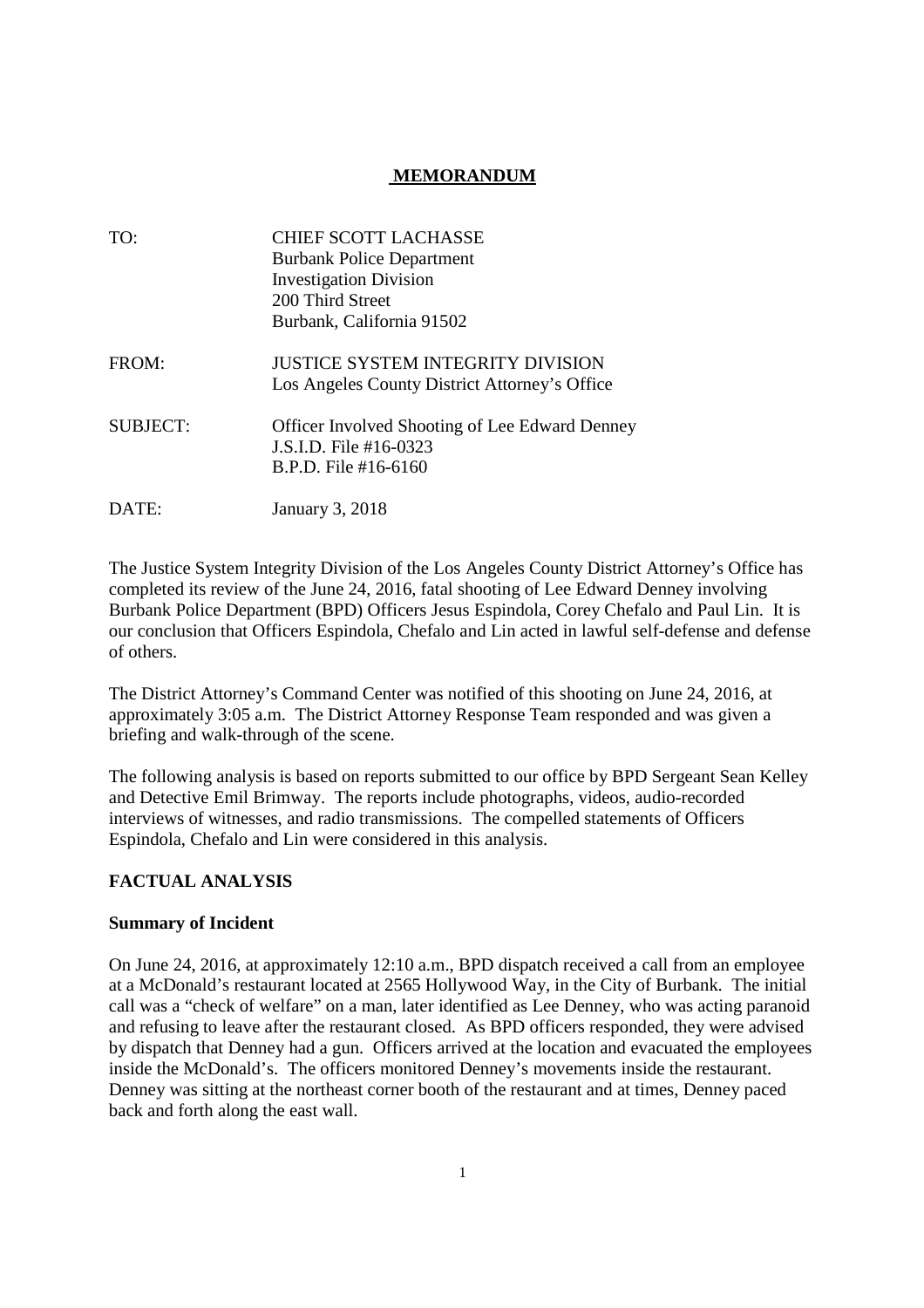A BPD "Bearcat" arrived and parked at the front of the McDonald's with Officer Jesus Espindola positioned inside the turret.<sup>1</sup> Officer Chefalo was positioned behind a BPD patrol unit near the front doors to McDonald's and Officer Paul Lin was positioned behind a commercial, stucco sign box, on the north side of the restaurant. At approximately 12:32 a.m., officers saw Denney exhibiting signs of extreme agitation while waving a semiautomatic handgun and holding a cell phone. At approximately 12:48 a.m., Denney began firing rounds inside the restaurant. In response, officers fired at Denney. Denney fired at a large plate glass window in the northeast corner of the restaurant and jumped through the window, landing in the drive-thru lane of the restaurant. Denney then took his handgun and shot himself in the head. Officers approached Denney and handcuffed him. Denney was still breathing and was transported to Los Angeles County Medical Center where he succumbed to his injury.

#### **Officer Statements**

#### *Statement of Officer Jesus Espindola*

Officer Jesus Espindola provided a compelled statement to investigators.2

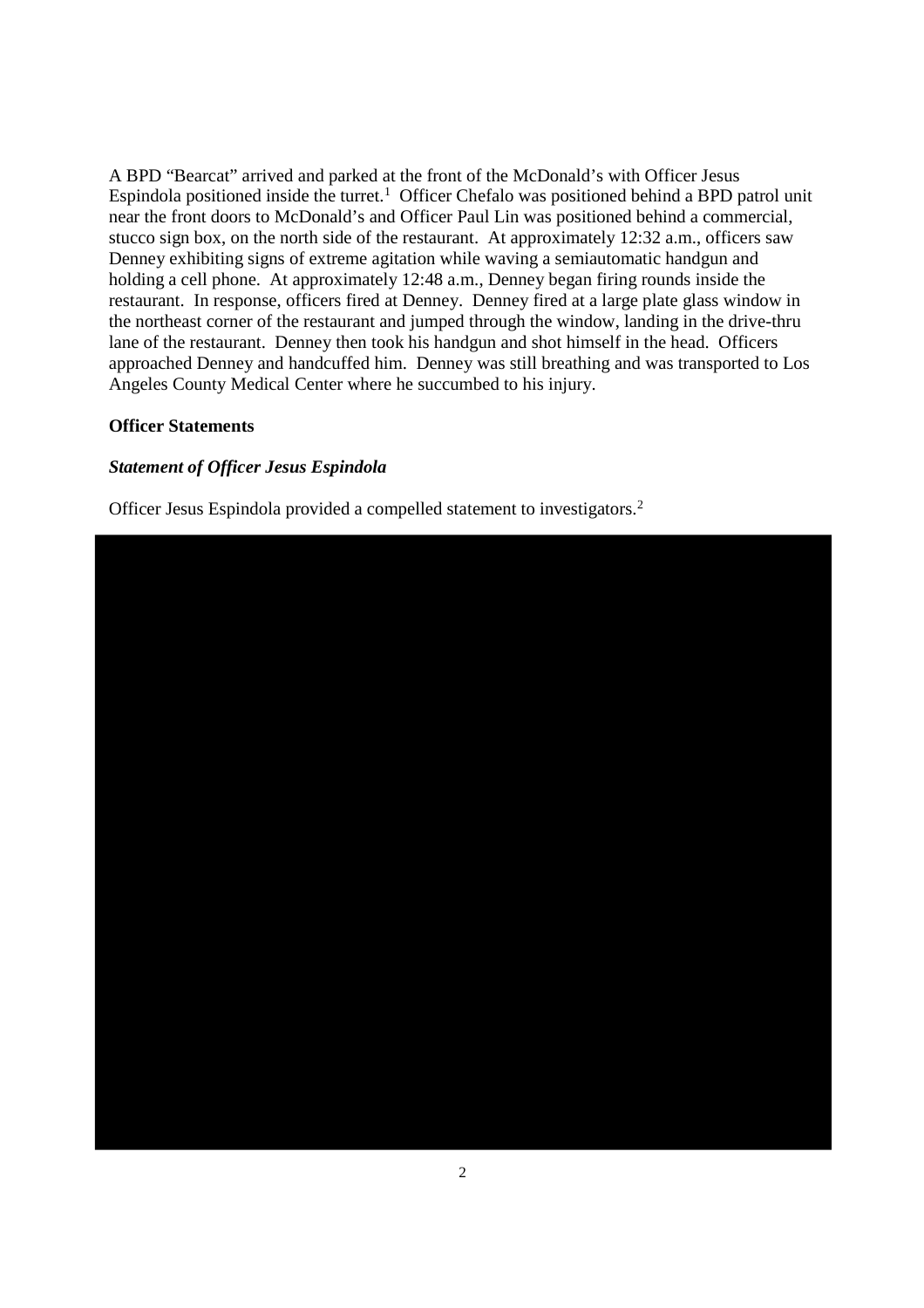

### *Statement of Officer Corey Chefalo*

Officer Corey Chefalo provided a compelled statement to investigators.

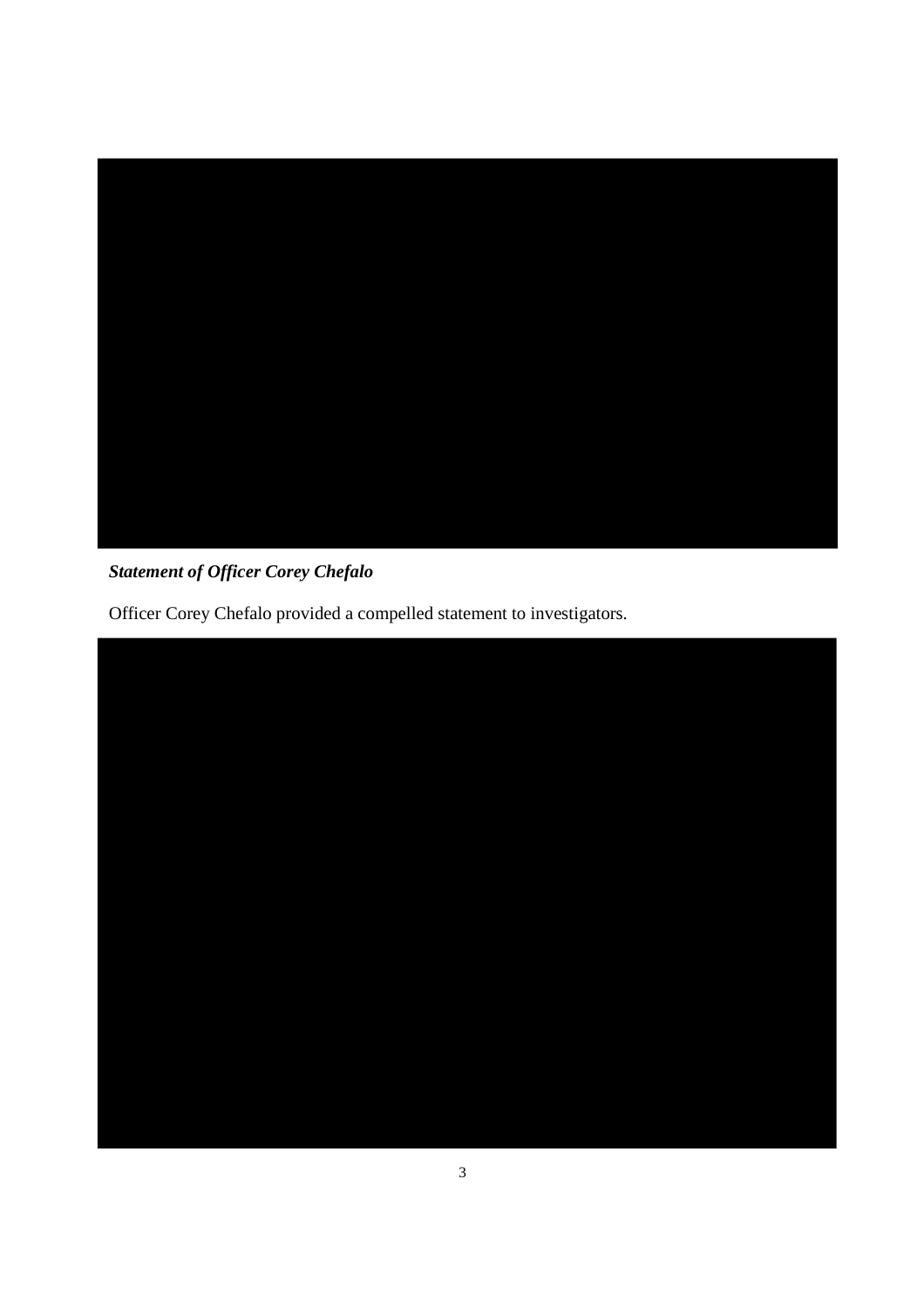

### *Statement of Officer Paul Lin*

Officer Paul Lin provided a compelled statement to investigators.

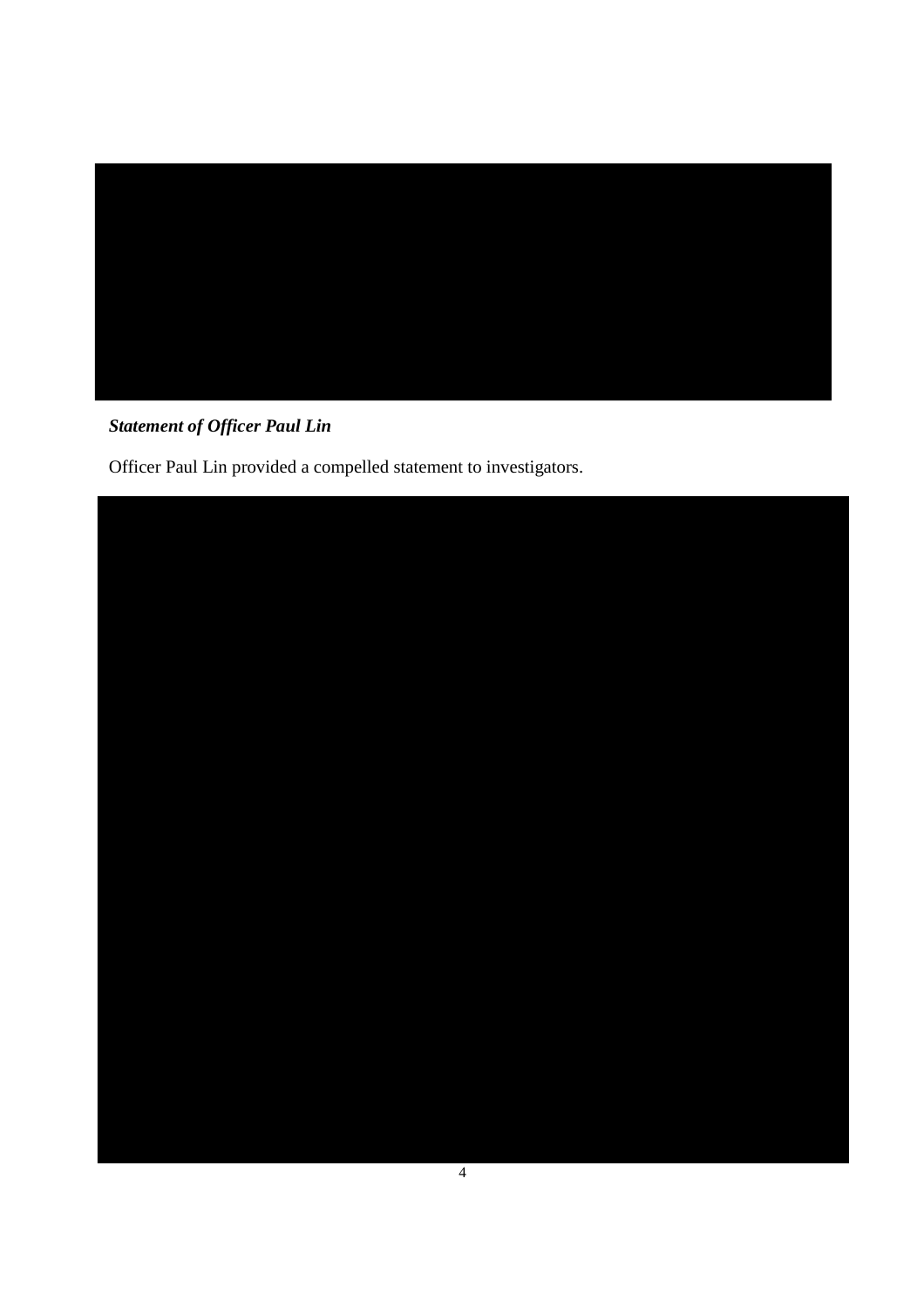#### *Statement of Detective Stephen Santiago*

Detective Santiago was dispatched to a "Check the wellbeing call" at McDonald's at approximately 12:15 a.m. Upon arrival, Santiago was requested to block traffic from entering the parking lot on the north side of McDonald's. Santiago was able to see Denney sitting in the northeast corner of the restaurant. Denney appeared to be talking to himself and would stand up and sit down frequently. Santiago positioned himself near Lin. Santiago saw Denney stand up several times and saw that he was holding a small dark colored semiautomatic pistol in his right hand. After several minutes, Denney pointed the gun toward the ceiling and Santiago heard a gunshot. It appeared to Santiago that Denney fired a round into the ceiling because he saw debris fall from the ceiling. A few seconds later, Denney pointed the gun in a north direction and Santiago heard another gunshot. A large window on the east side of the building shattered and it appeared that Denney was firing at the officers outside the location.

Santiago heard several gunshots and heard Lin fire his patrol rifle one time. An air unit advised that Denney was outside the restaurant lying in the restaurant drive-thru. Santiago was subsequently advised that Denney had possibly shot himself in the head.

#### *Statement of Detective Adam Chang*

At approximately 12:25 a.m., Detective Chang responded to a call to assist units at a McDonald's regarding a man with a gun. Chang responded to the scene "Code 3" driving a Bearcat.<sup>5</sup> Chang brought the Bearcat into the parking lot of McDonald's and Espindola entered the Bearcat through the rear entrance, climbing to the turret. Espindola stated to Chang that he would provide lethal cover from the turret using his department issued rifle. Espindola directed Change where to park the Bearcat to allow the best vantage point to observe Denney's actions inside the restaurant. Chang could see Denney seated in the booth at the northeast corner of the restaurant.

Chang saw Denney stand up and walk south towards the beverage fountain area. Chang then heard a gunshot and saw smoke in the interior of the restaurant. It appeared to Chang that Denney fired up into the ceiling. Denney took several steps towards the booth where he was previously seated and partially turned in Chang's direction. The window shattered and Chang heard another gunshot. Chang realized Denney was shooting at him and the other officers. Chang heard Espindola fire several times at Denney and saw Denney run north towards the booth where he was seated earlier. Denney fired again through the window towards the officers. Denney climbed out of the shattered window and Chang advised BPD communications via radio, "Shots fired."

Chang heard officers on the north side perimeter advise that Denney appeared to have shot himself while in the drive-thru lane. Chang and other officers formulated a plan to approach Denney. Officers Martinez, French and Chefalo utilized the cover of the Bearcat while Chang

<sup>&</sup>lt;sup>5</sup> "Code 3" is a radio call that is designated as an emergency.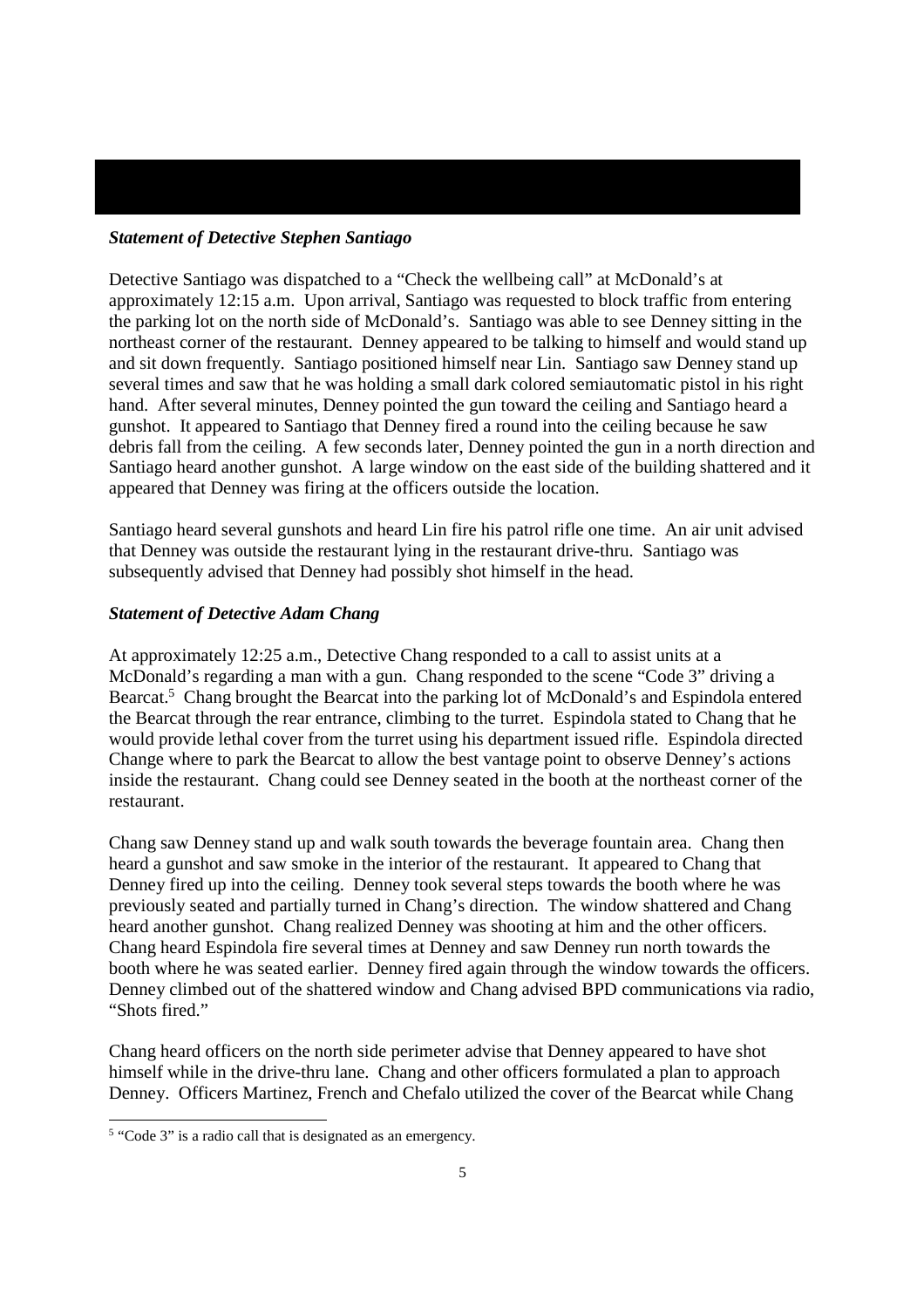slowly drove the Bearcat into the drive-thru in order to take Denney into custody. Using the Bearcat, Chang and the other officers slowly advanced until they were able to effectively take Denney into custody. Chang could see Denney's chest rise and fall indicating he was still breathing. The arrest team moved forward and took Denney into custody.

#### *Statement of Officer Edward Escobar*

At approximately 12:15 a.m., Escobar responded to the incident at McDonald's. Upon arrival, Escobar took a position on the northeast side of McDonald's and approached on foot. Escobar saw Denney seated at a table in the northeast corner of the McDonald's. Denney looked paranoid and nervously continued to look around. When Denney stood up from the table, Escobar noticed he was holding a black semiautomatic handgun with both hands. Denney immediately crouched down and moved through the dining room, pointing his gun toward the officers that were positioned on the north side of the restaurant. Denney crawled back to the table and continued to look around, appearing to be nervous and paranoid, while still holding the gun with both hands.

Escobar retreated from his position to create distance because Denney was in possession of a gun and was pointing it at him as well as other officers surrounding the location. Denney continued to crouch down holding the gun, pointing it back and forth in the direction of the officers on the north side of the building and in the direction of Escobar. While Denney was crouched, Escobar heard a loud pop and recognized the sound as a gunshot. Immediately after, Denney crouched back near the table where Escobar originally had observed him. Denney then stood up and faced Escobar's direction. It appeared that Denney was standing on a chair or table when Escobar heard another gunshot coming from inside the dining area. The window Denney was standing near then shattered. Escobar heard another gunshot coming from where Santiago and Lin were positioned.

Escobar saw Denney jump out of the broken window and immediately fall to the ground. He crawled on his hands and knees a couple of feet and fell onto his side and then to his back. Denney was slowly moving around while lying on his back. Escobar heard a single gunshot from where Denney was lying and Denney stopped moving. It appeared to Escobar that Denney shot himself. Other officers utilized the Bearcat and approached Denney cautiously. The officers placed Denney in handcuffs and immediately had a rescue ambulance treat Denney.

#### *Statement of Officer Paul French*

Officer French was dispatched to the McDonald's. Upon arrival, French joined other officers who were positioned at the main entrance of the McDonald's on the west side of the building. Denney was sitting in a booth located at the northeast corner of the restaurant with his back to the east wall. French heard Espindola verbally identify himself and the other officers as "Burbank Police Officers" and give Denney commands to exit the building with his hands in the air. Denney did not comply. French heard Denney say, "If you come in here, it's going to be a shooting." French heard Espindola ask Denney if he had a gun and French heard Denney respond, "Yes."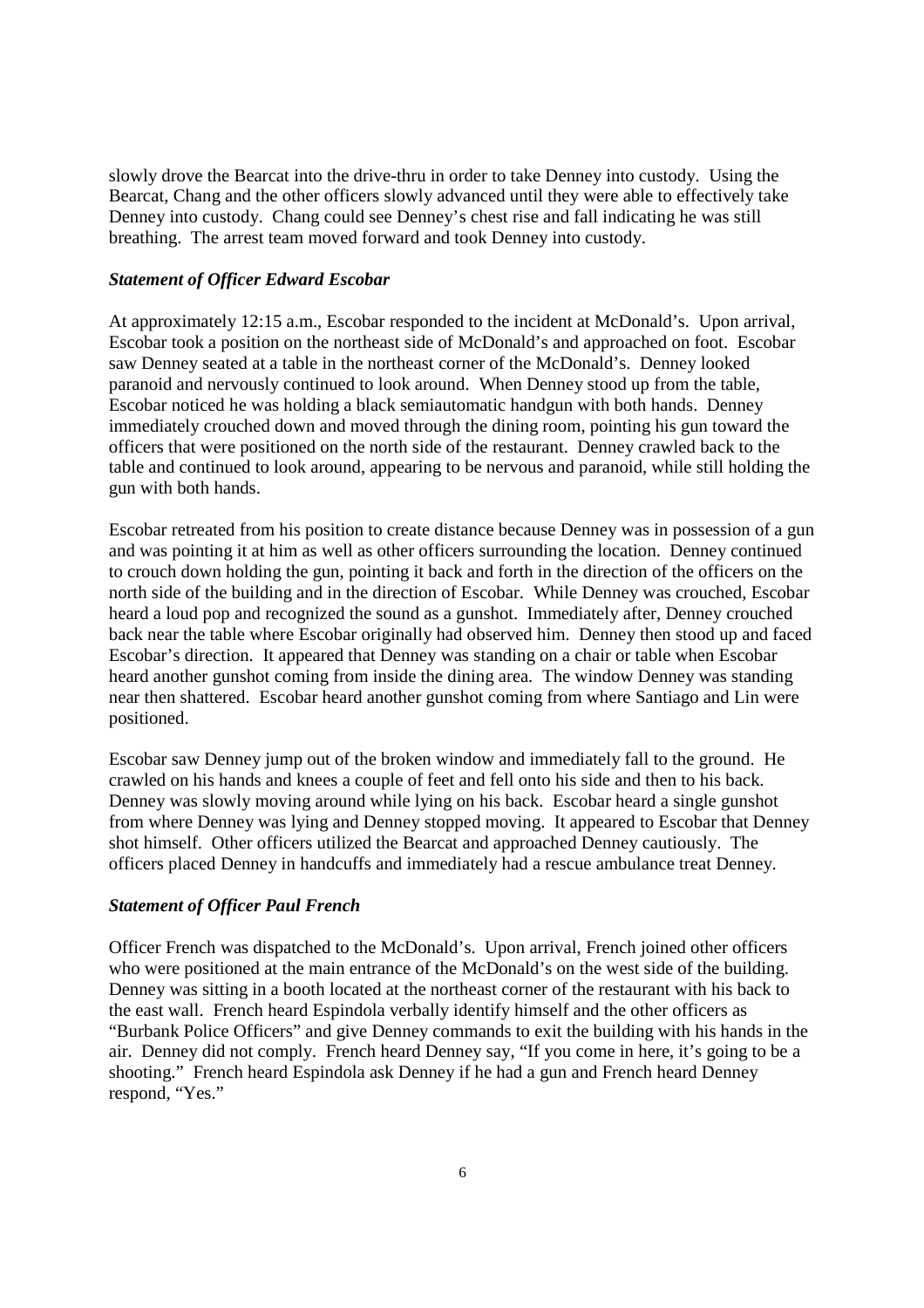#### *Statement of Sergeant Henry Gomez*

Sergeant Gomez was the on-duty watch commander for the Burbank Airport Police Department and was dispatched to the incident at the McDonald's restaurant. Gomez saw Denney jump out the window from inside the restaurant and fall to the ground in the drive-thru lane approximately 90 feet away from him. It appeared to Gomez that Denney could not walk as he only moved his upper body while attempting to stand up. Denney looked around in all directions several times before he produced a black handgun in his right hand and pointed it to the right side of his head. Denney was lying on his left side while using his left arm as leverage to hold himself up. While pointing the handgun at his head, Denney again looked in several directions before firing one round into the right side of his head and then collapsing to the ground.

#### **Witness Statements**

#### *Statement of Brian D.*

Brian Denney is Denney's father. Brian told investigators that Denney called him during the incident and was on speaker phone. Denney told Brian he was inside a McDonald's and armed with a gun, surrounded by police officers. Denney told Brian he did not do anything wrong but Brian could hear police officers say, "Drop it!" multiple times. Brian told Denney to "Drop it." Brian told investigators he believed Denney wanted the police to shoot him because he told Brian, "I want suicide by cop."

#### *Statement of Anita D.*

Anita Dukes is Denney's mother. On June 24, 2016, at approximately 1:15 a.m., Dukes contacted the BPD Communications Center believing that her son was involved in an officer involved shooting. Dukes stated that Denney had contacted his father, Brian Denney, around midnight on June 24, 2016, and told him he was at a McDonalds and armed with a gun. Denney further told his father that he was "going out suicide by cop." Dukes said that Denney was on speaker phone with Brian during the incident and she could hear officers say, "Put it down!" The phone disconnected and both Dukes and Brian attempted to contact Denney multiple times but there was no answer.

#### *Statement of Adriana H.*

Adriana H. was an employee working at McDonald's at the time the incident occurred. Adriana H. contacted Denney to advise him to leave the restaurant as the lobby was closed. Denney refused to leave and she notified her manager Ana R. Adriana H. told investigators she remembers Denney reaching for his belt line but did not see a weapon. Adriana H. exited the restaurant and waited for the arrival of police officers.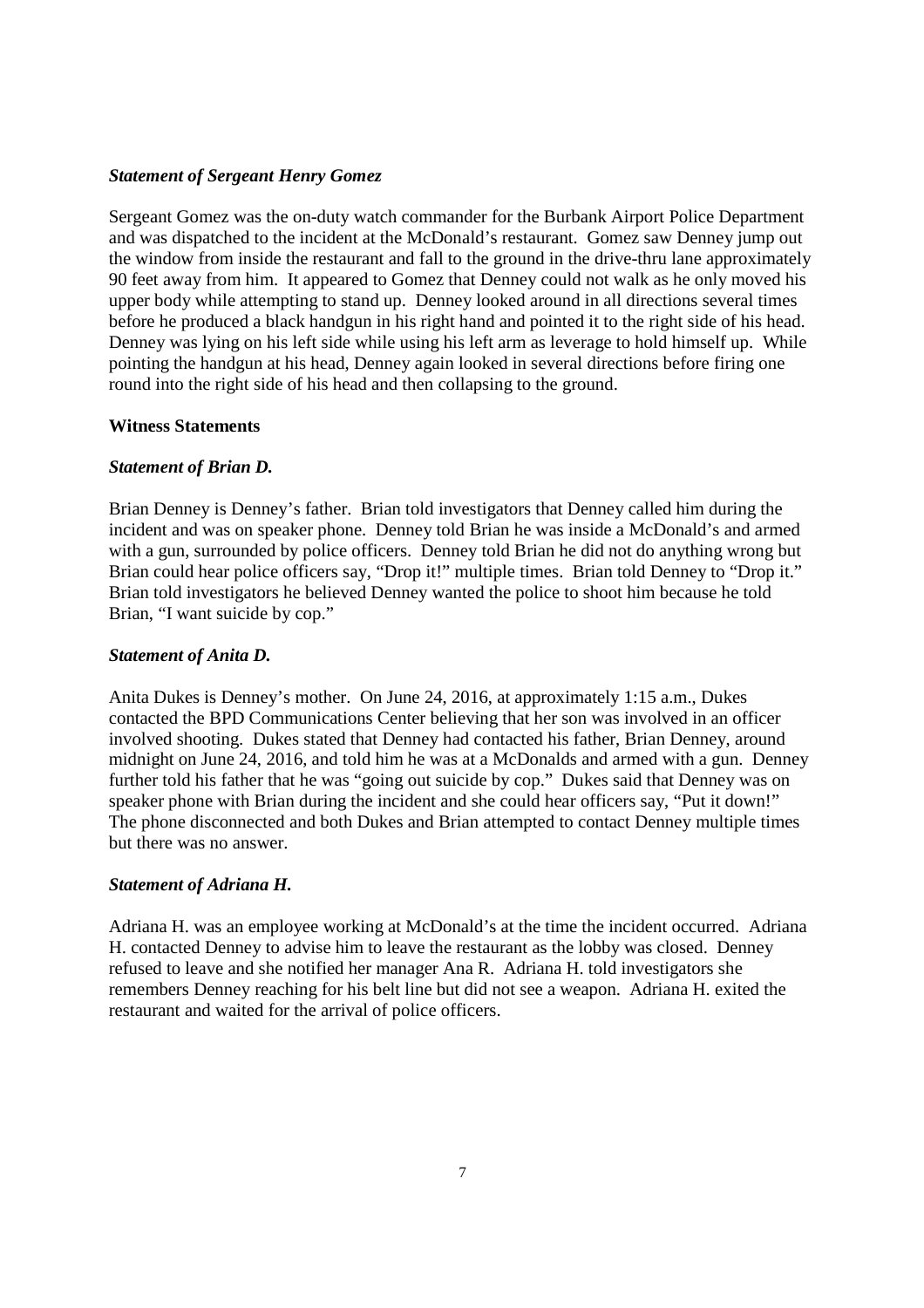#### *Statement of Ana R.*

Ana R. was the manager working at McDonald's when the incident occurred. She was contacted by Adriana H. who told her Denney was refusing to leave even though the lobby was closed. Ana R. contacted Denney and advised him of the restaurant hours. Denney told her a biker was outside the restaurant waiting for him and wanted to kill him. Ana R. told Denney she would contact the police to assist him. Denney told her he had a gun for protection. Ana R. contacted BPD and went back inside to get the employees out of the restaurant. Ana R. did not see a weapon.

#### **Surveillance Videos**

Surveillance video was obtained from various cameras located inside of the McDonald's restaurant. Denney is seen entering the McDonald's at 9:49 p.m. through the west side, double doors and walking directly into the men's restroom. At 10:20 p.m., Denney exits the bathroom and arrives at the corner table where he spends the majority of his time. Throughout the video, Denney is seen pacing around and acting anxious and nervous and is also seen using his phone several times.

At 12:17 a.m., Sergeant Barcus comes into view in the parking lot and approximately 23 seconds later, Denney notices Sergeant Barcus and produces a black handgun, holding it in his right hand. Denney moves to the adjacent table for a moment, and then moves back to the corner table. The gun remains in Denney's right hand throughout the duration of the video. At 12:48 a.m., Denney fires one round into the ceiling. Denney then moves back near the corner table and fires one round at the north corner window. Denney then fires another round at the window. Denney appears to be dodging gunfire and jumps out the same window. After Denney jumps out the window, he is out of view and is not seen on any camera angle.

While Denney is in the restaurant, he appears very paranoid or anxious. He is constantly looking around and fidgeting. Several times Denney is waving the gun around, pointing it at entrances of the restaurant, and hiding between tables.

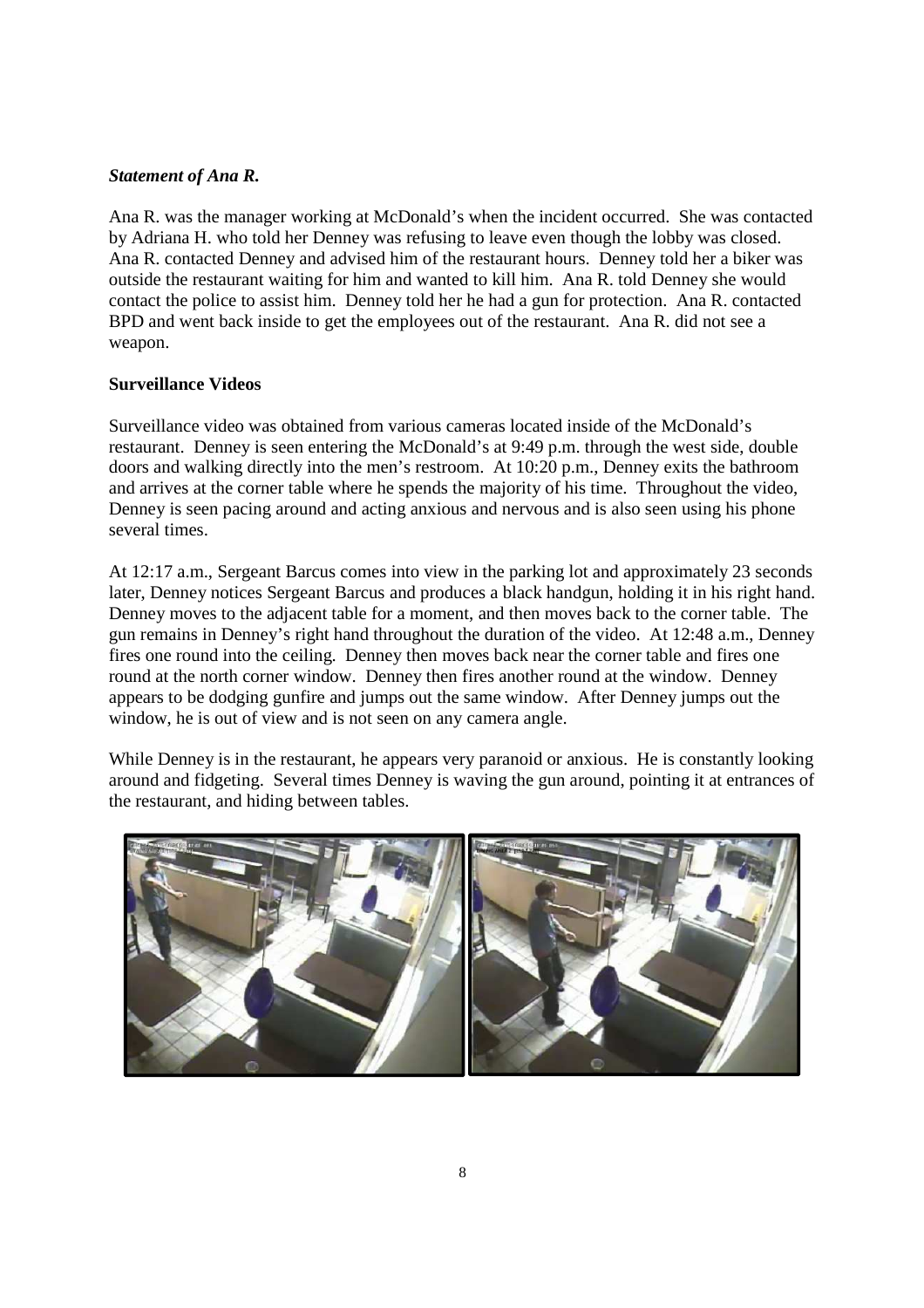#### **Firearms**

Denney was armed with a 9mm Luger caliber semiautomatic pistol. The pistol was recovered from the ground near the left side of Denney's body.

Four 9mm cartridge casings were recovered from the scene: one cartridge case from the north patio walkway of the restaurant; one cartridge case from the parkway, adjacent to the northeast corner of the drive-thru; one cartridge case from the dining area of the restaurant, south of the north entrance door; and one cartridge case from the dining area floor, west of the soda fountain.



*Denney's gun found near his body.*

Espindola was armed with a Colt, M16A2 Commando, 5.56mm caliber, select fire rifle.

Lin was armed with a Colt, M16A1, 5.56mm caliber, semiautomatic rifle.

Chefalo was armed with a Colt M16A1, 5.56mm caliber, semiautomatic rifle.

Eleven .223/09/5.56mm cartridge casings from the officers' M16 rifles were recovered from the scene.

#### **Decedent Lee Edward Denney**

Denney's phone was recovered from the corner table at the McDonald's restaurant and a forensic download revealed the following test messages:

#### *Sent from Denney on March 24, 2016:*

"I'm about to go on a killing spree don't tell me your about to lose it." "Yeah foreal pull some some natural born killers shit … I'm not opposed I swear I think I'm done with this life I hate my place in it."

#### *Sent from Denney on March 25, 2016:*

I'm about to steal a car Rob someone or something of the such I just want to get back home and if the cops find me there will be a shoot out."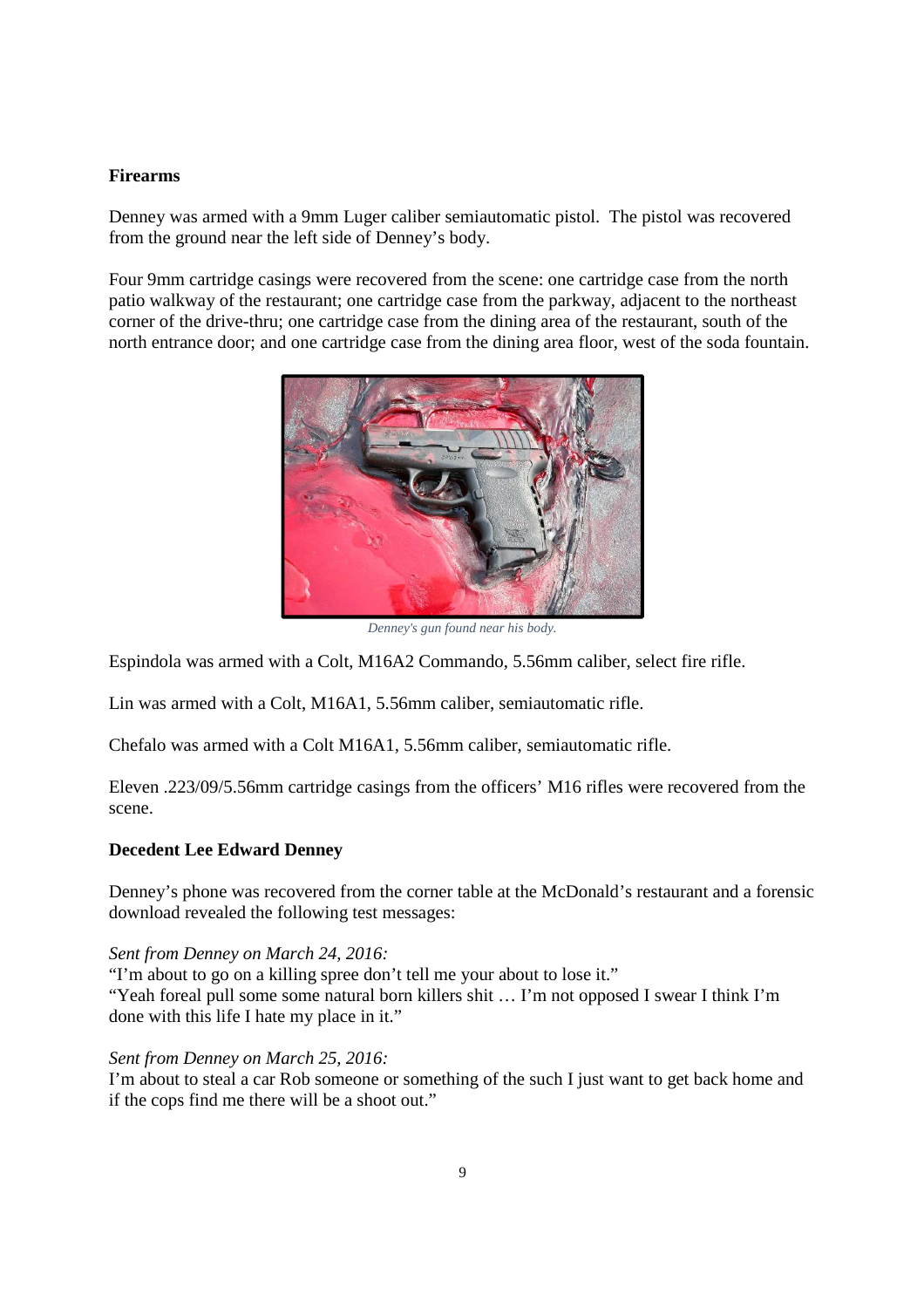#### **Autopsy**

On June 28, 2016, Deputy Medical Examiner Ogbonna Chinwah, M.D., performed a postmortem examination of Denney's body. Denney's death was caused by a gunshot wound to the head. The bullet went from right to left and slightly upward. Denney sustained two additional non-fatal gunshot wounds: one to his left thigh and one to his left arm. Doctor Chinwah ascribed the manner of death as a suicide. $6$ 

A toxicology analysis revealed that Denney had the presence of marijuana, methamphetamine, and opiates in his system at the time of his death.<sup>7</sup>

#### **LEGAL ANALYSIS**

California law permits the use of deadly force in self-defense or in the defense of others if it reasonably appears to the person claiming the right of self-defense or the defense of others that he actually and reasonably believed that he or others were in imminent danger of great bodily injury or death. Penal Code § 197; *People v. Randle* (2005) 35 Cal.4th 987, 994 (overruled on another ground in *People v. Chun* (2009) 45 Cal.4<sup>th</sup> 1172, 1201); *People v. Humphrey* (1996) 13 Cal.4<sup>th</sup> 1073, 1082; *see also,* CALCRIM No. 505.

In protecting himself or another, a person may use all the force which he believes reasonably necessary and which would appear to a reasonable person, in the same or similar circumstances, to be necessary to prevent the injury which appears to be imminent. CALCRIM No. 3470.

"Where the peril is swift and imminent and the necessity for action immediate, the law does not weigh in too nice scales the conduct of the assailed and say he shall not be justified in killing because he might have resorted to other means to secure his safety." *People v. Collins* (1961) 189 Cal.App.2d 575, 589.

"The 'reasonableness' of a particular use of force must be judged from the perspective of a reasonable officer on the scene, rather than the 20/20 vision of hindsight…. The calculus of reasonableness must embody allowance for the fact that police officers are often forced to make split-second judgments in circumstances that are tense, uncertain, and rapidly evolving – about the amount of force that is necessary in a particular situation." *Graham v. Connor* (1989) 490 U.S. 386, 396-397.

The evidence examined in this investigation shows that Denney refused to leave the lobby of the McDonald's restaurant, was acting paranoid, and stated to an employee that he was in possession of a firearm. Burbank Police Department was notified and responded to the location. Upon arrival, various officers observed Denney inside the restaurant, pacing, acting nervous and paranoid. Several officers, including Officers Espindola and Lin, saw Denney holding a dark colored handgun. Espindola saw, and Chefalo and Lin heard, Denney fire his gun into the ceiling of the restaurant and subsequently through the window towards the officers. Reasonably

<sup>6</sup> Dr. Chinwah concluded in his autopsy that the rounds fired by the officers that struck Denney were not consistent with life threatening wounds.

<sup>7</sup> Opiates: codeine & morphine; hydrocodone & hydromorphone